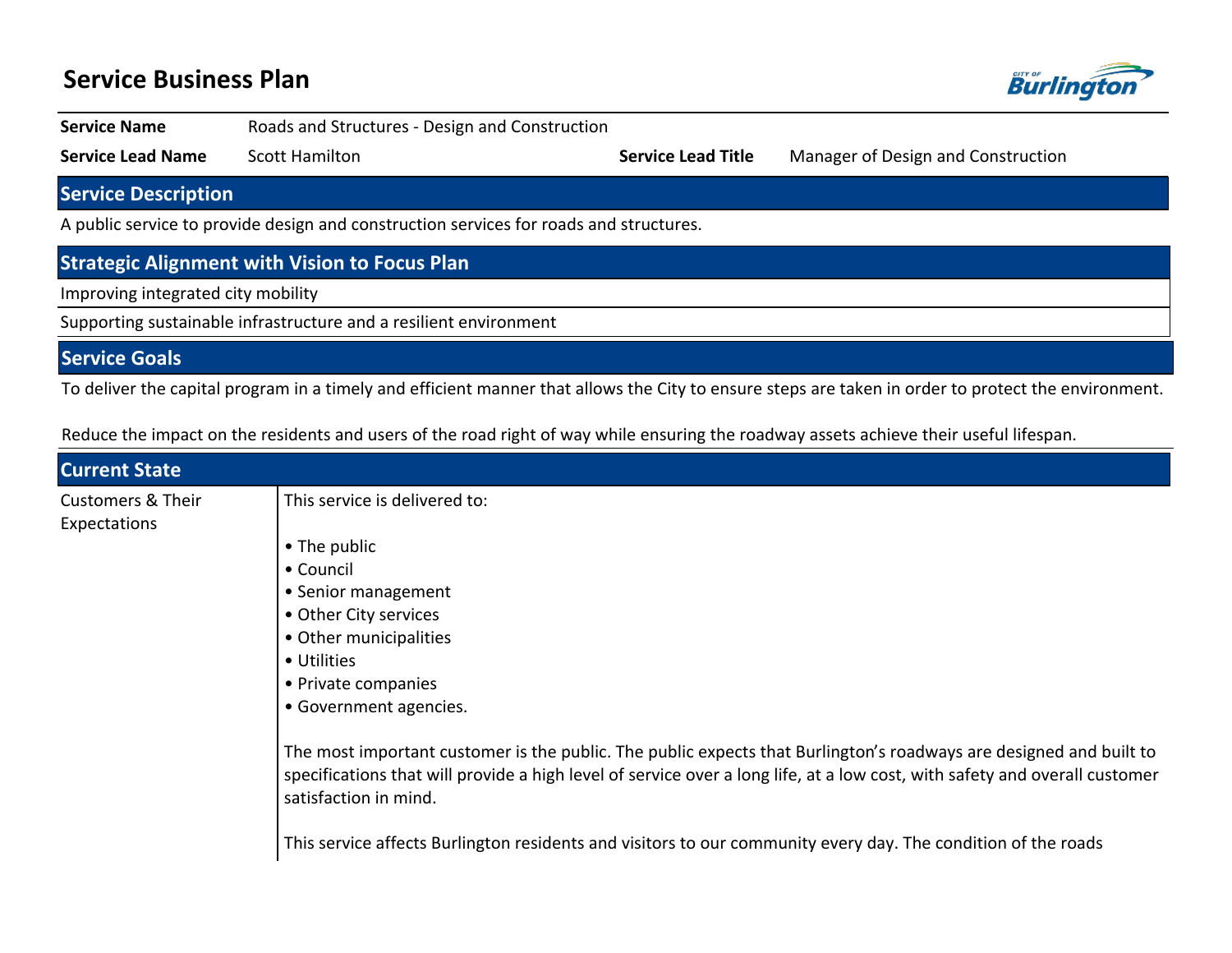|                                                                     | generally reflects the values, livability and prosperity of a community.                                                                                                                                                                                                                                    |  |  |  |  |
|---------------------------------------------------------------------|-------------------------------------------------------------------------------------------------------------------------------------------------------------------------------------------------------------------------------------------------------------------------------------------------------------|--|--|--|--|
| <b>Existing Service Delivery</b>                                    | This service is responsible for environmental assessments, permitting, planning, design, project management,<br>construction and inspection of all road and bridge structure projects within City-owned rights-of-way. These are<br>identified in the Capital Budget or required by third-party developers. |  |  |  |  |
|                                                                     | This service supports other service providers in approving and coordinating all utility companies and Region of<br>Halton municipal consent applications for works within City rights-of-way.                                                                                                               |  |  |  |  |
|                                                                     | This is accomplished through effective infrastructure asset management, planning and cost estimating, design and<br>inspection of City construction works/new development and management of utility company work.                                                                                           |  |  |  |  |
|                                                                     | This service is delivered in consultation and collaboration with other departments, municipalities, agencies, and<br>utility companies.                                                                                                                                                                     |  |  |  |  |
| <b>Existing Customer</b><br>Engagement Tools /<br>Methods           | In person, by phone, e-mail, committee reports, City website, public questionnaires, surveys, public open house,<br>311 and Council-approved Annual Capital Budget.                                                                                                                                         |  |  |  |  |
| Is this Service Provincially<br>Legislated?                         | Biennial bridge inspections (legislated by the Province).<br>Yes                                                                                                                                                                                                                                            |  |  |  |  |
| For this Service are there<br><b>Approved Service</b><br>Standards? | N/A<br>No                                                                                                                                                                                                                                                                                                   |  |  |  |  |
| <b>Programs</b>                                                     |                                                                                                                                                                                                                                                                                                             |  |  |  |  |
| Survey                                                              | Responsible for carrying out all functions required to complete a topographic field survey for the purposes of:<br>• Creating pre-design base drawings<br>• Completing as-built construction drawings                                                                                                       |  |  |  |  |

- **Confirming property lines**
- **Confirming public/private tree ownership.**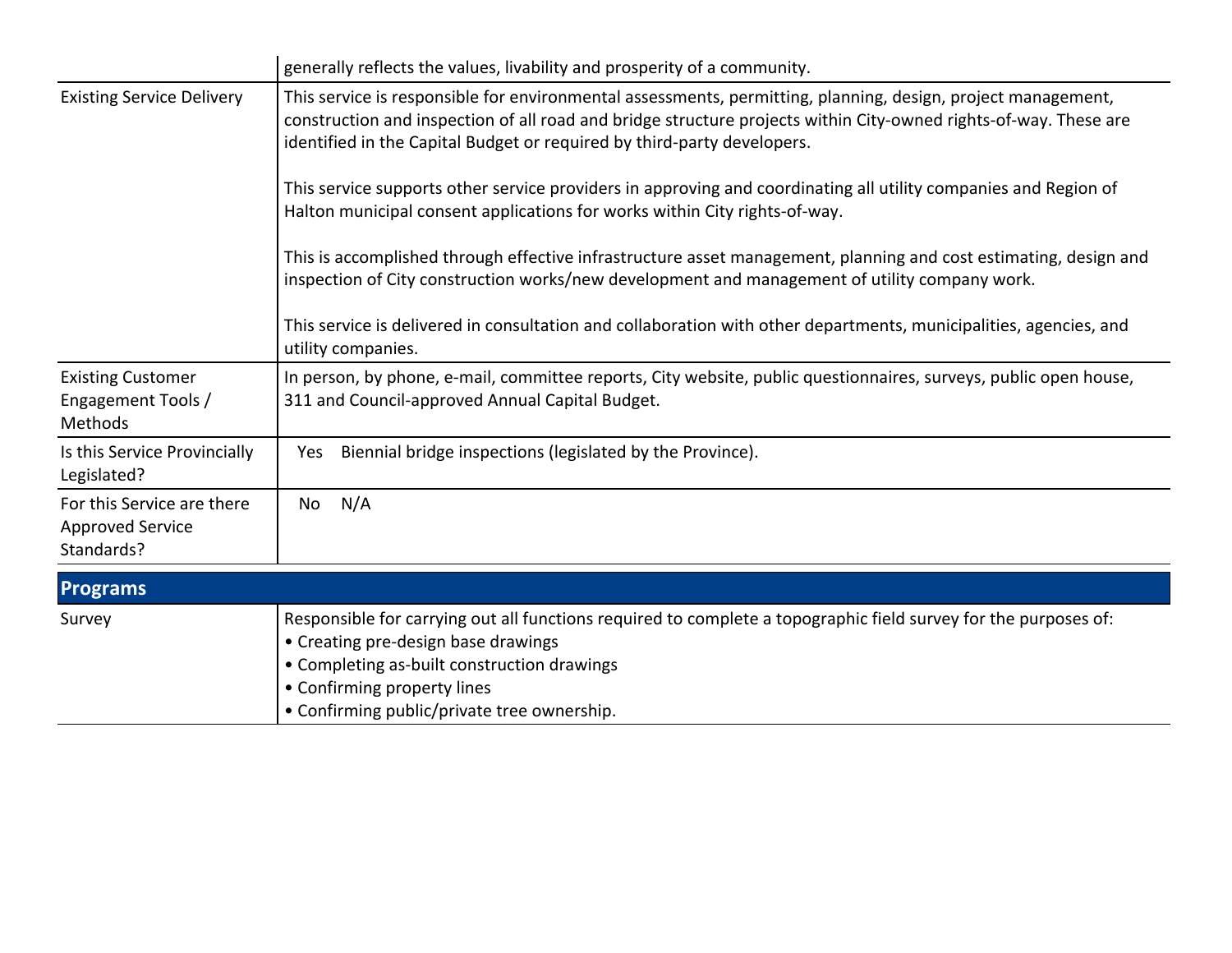| Design                         | Responsible for carrying out all functions required to complete a detailed design, including:<br>• Class Environmental Assessments<br>• Functional designs<br>• Preliminary designs<br>• Detailed designs<br>• Preliminary and detailed cost estimates<br>• Holding public open houses<br>• Acquiring all necessary regulatory permits and approvals.                                                       |
|--------------------------------|-------------------------------------------------------------------------------------------------------------------------------------------------------------------------------------------------------------------------------------------------------------------------------------------------------------------------------------------------------------------------------------------------------------|
|                                | Construction Administration Responsible for the overall administration of the construction process, including:<br>• Preparing and tendering the construction specifications<br>• Delivering public notifications<br>• Responding to public complaints/concerns<br>• Holding regular on-site progress meetings<br>• Confirming quantities<br>• Issuing payment certificates<br>• Overall project management. |
| <b>Construction Inspection</b> | Responsible for on-site field inspection to ensure that the contractor's work is carried out in a safe and professional<br>manner, and is completed to the City's standards and specifications as tendered.                                                                                                                                                                                                 |
| <b>Municipal Consent</b>       | Responsible for the overall administration and inspection of works undertaken by a third party within the City's road<br>allowance, including:<br>• Preparation/review of municipal access agreements<br>• Periodic site inspection and review/approval or site restoration<br>• Ensuring contractor follows current City or Provincial standards<br>• Responding to public complaints/concerns             |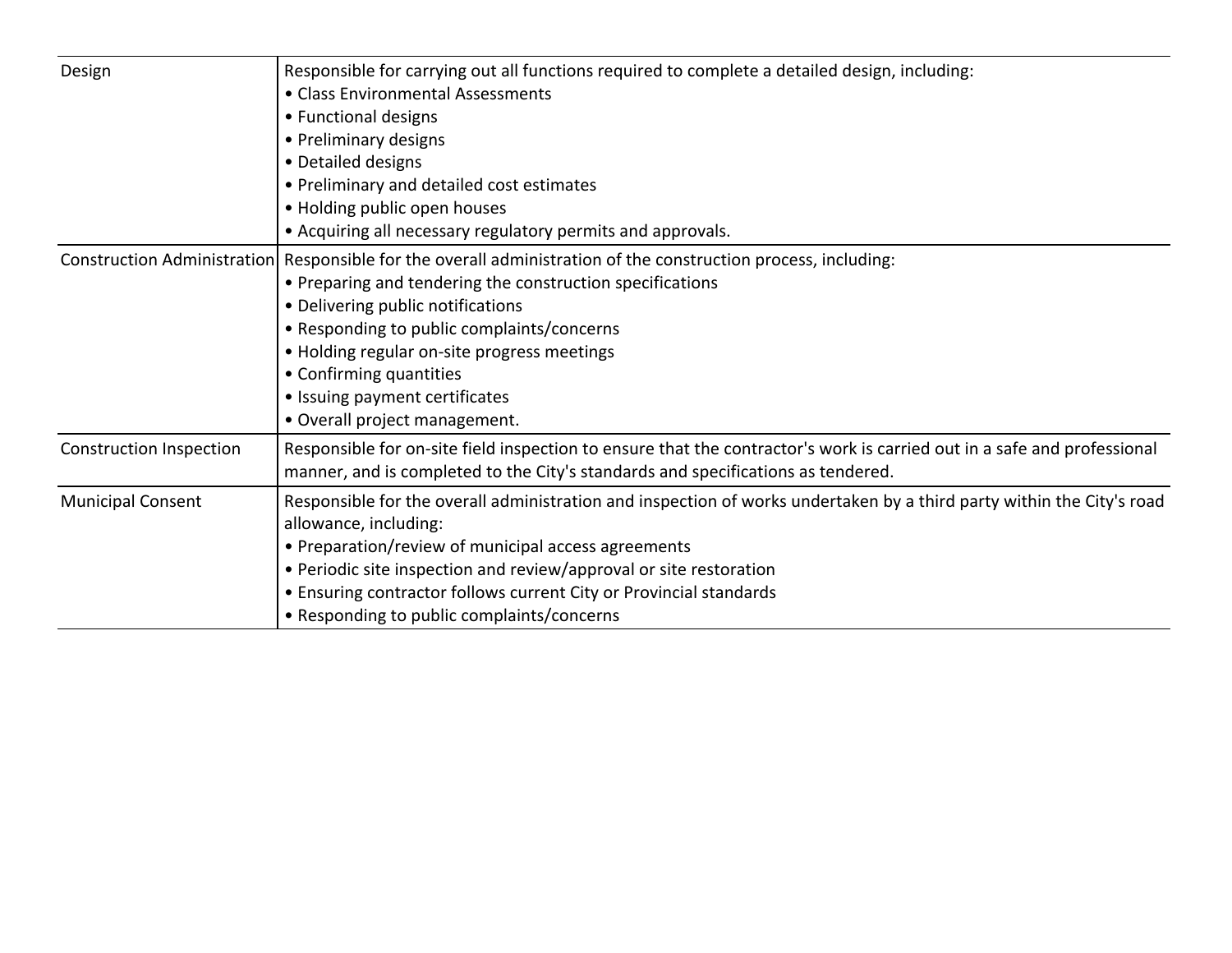### **Recent Continuous Improvement Initiatives**

Improvements continue to be made in how Capital Construction projects are tendered to achieve optimum pricing. Staff were successful in contractor prequalification for 2019 on large scale projects that resulted in shortened construction windows and reduced staff costs/public impact. This allowed staff to ensure that the Contractor had adequate resources available to deliver the project in a timely manner and control the impact on neighboring projects.

Internally, we are utilizing technology and changing skillsets to become more efficient within our existing staff complement. Through attrition, the Design and Construction section are replacing the draftsperson position with that of a Senior Designer who is able complete both the design and drafting components of a project from start to finish.

Design and Construction have transitioned to a fully online tendering process that has increased efficiency and allowed additional staff time to be spent on delivering the capital program while reducing the need to hire external consultants.

### **Environmental Considerations**

Design and Construction has implemented the following in order to help reduce the environmental impact

- Reduction in carbon footprint by transitioning to full online tendering
- Modification of traffic signals and detailed detour plans to reduce idle times at peak hours of the day
- Increased use of recycled materials to lessen the dependency of virgin material from quarries
- Replacement of fleet vehicles with electric or plug-in hybrid vehicles when up for renewal
- Reduction in fossil fuels by geographically assigning inspector assignments and combining of construction projects.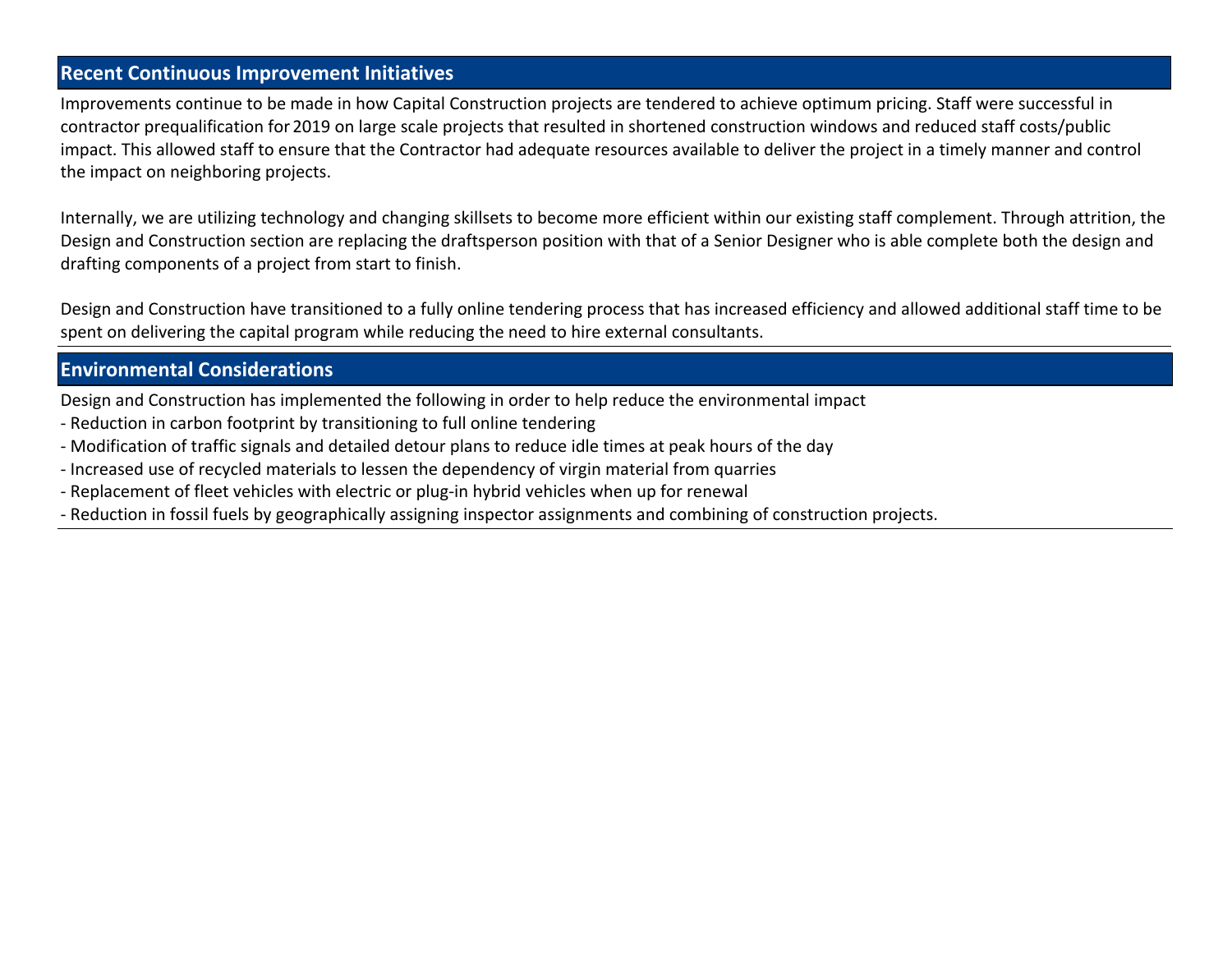|                                                                                | <b>Emerging Opportunities and Anticipated Risks</b>                                                                                                                                                                                                                                                                                                                                                                                                                                                                                                       |                          |  |  |  |
|--------------------------------------------------------------------------------|-----------------------------------------------------------------------------------------------------------------------------------------------------------------------------------------------------------------------------------------------------------------------------------------------------------------------------------------------------------------------------------------------------------------------------------------------------------------------------------------------------------------------------------------------------------|--------------------------|--|--|--|
| <b>Emerging Opportunities</b>                                                  | With a long-term Asset Management Plan, there will be an increase in the number of renewal projects we deliver<br>each year. The added funding will allow us to reduce the infrastructure funding gap and replace/repair our roadway<br>infrastructure at the right time.                                                                                                                                                                                                                                                                                 |                          |  |  |  |
| <b>Anticipated Risks</b>                                                       | With the added funding, staff will have to deliver more projects, putting increased workload on our Design &<br>Construction section of the Capital Works Department. We will have to continue to improve our methods to<br>increase project delivery.<br>If staffing levels are maintained or decreased, work would be outsourced to consultants to ensure the timely<br>delivery of the Capital Program and maintain a healthy backlog. This would increase project costs, resulting in fewer<br>projects delivered each year for the funding provided. |                          |  |  |  |
| <b>Enterprise Risk</b>                                                         | Labour Market and Workforce - Retention, Attraction, Skills, Competencies                                                                                                                                                                                                                                                                                                                                                                                                                                                                                 |                          |  |  |  |
| Considerations                                                                 | Climate Change - Severe weather events, Increasing numbers of severe weather events<br>Transportation - master plans development and implementation                                                                                                                                                                                                                                                                                                                                                                                                       |                          |  |  |  |
| <b>Service Initiatives</b>                                                     |                                                                                                                                                                                                                                                                                                                                                                                                                                                                                                                                                           | <b>Target Completion</b> |  |  |  |
| Have one-third of roadway construction projects tendered                       |                                                                                                                                                                                                                                                                                                                                                                                                                                                                                                                                                           | Mar 2020                 |  |  |  |
| Have two-thirds of roadway construction projects tendered                      |                                                                                                                                                                                                                                                                                                                                                                                                                                                                                                                                                           | May 2020                 |  |  |  |
| Secure Ministry of Environment permits for upcoming year construction projects |                                                                                                                                                                                                                                                                                                                                                                                                                                                                                                                                                           | Jan 2020                 |  |  |  |
| Complete preliminary cost estimates for upcoming year Capital Budget           |                                                                                                                                                                                                                                                                                                                                                                                                                                                                                                                                                           | Aug 2020                 |  |  |  |
| and public input.                                                              | Have capital projects design complete 3 years in advance of its delivery date to further allow for increased council                                                                                                                                                                                                                                                                                                                                                                                                                                      | Jan 2024                 |  |  |  |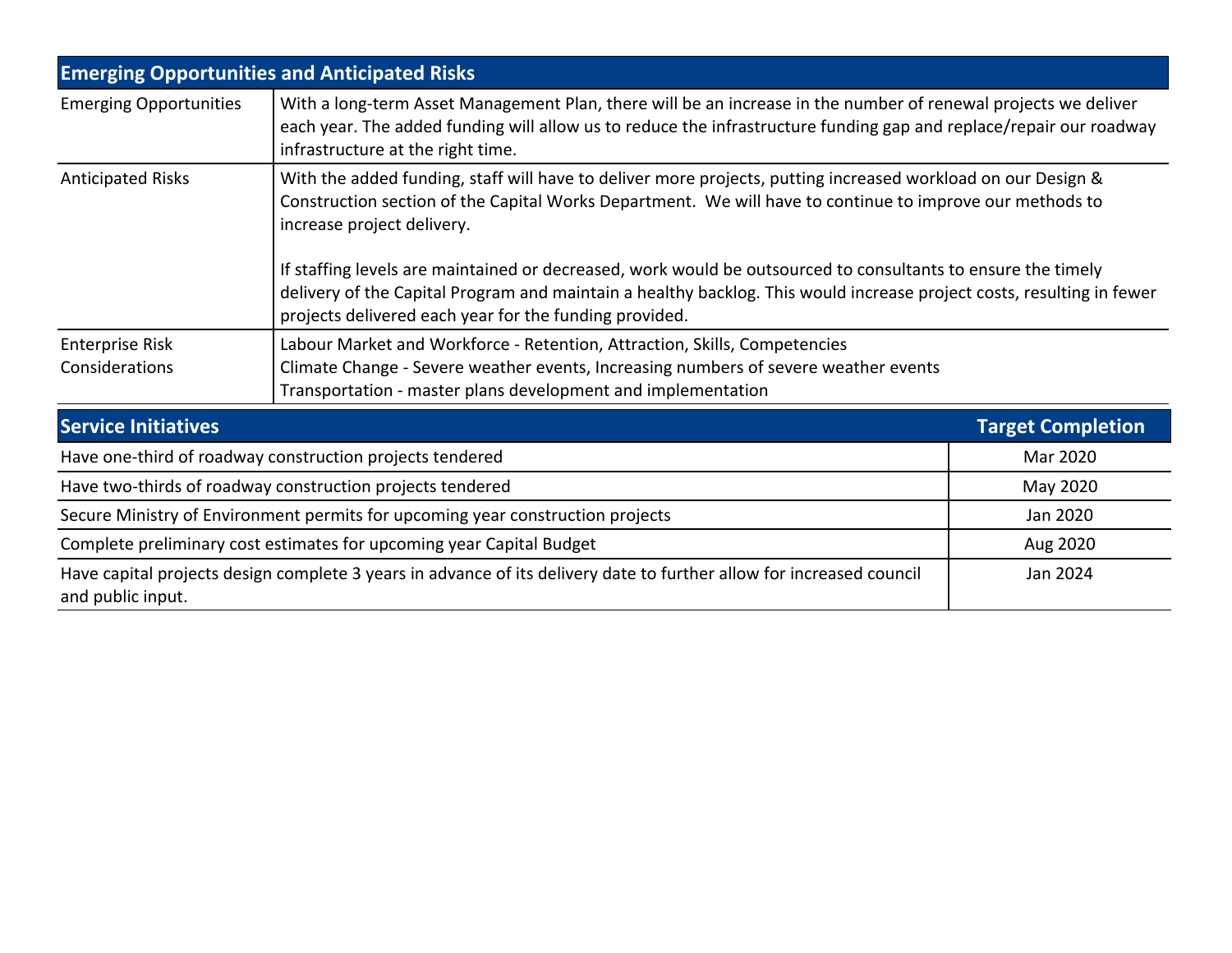# **MEASURING SUCCESS**

#### **How much did we do?**

| <b>Performance</b>                                    | 2015    | 2016    | 2017    | 2018    | 2019     | 2020            | 2021            | 2022     |
|-------------------------------------------------------|---------|---------|---------|---------|----------|-----------------|-----------------|----------|
| <b>Measurement</b>                                    | Actual  | Actual  | Actual  | Actual  | Forecast | <b>Forecast</b> | <b>Forecast</b> | Forecast |
| Value of roadways annual<br>capital budget (millions) | \$20.43 | \$28.57 | \$24.79 | \$31.95 | \$50.36  | \$24.71         | \$31.20         | \$21.79  |
| Value of capital project<br>backlog (millions)        | \$23.32 | \$21.96 | \$11.23 | \$11.58 | \$33.89  | \$30.50         | \$36.10         | \$31.90  |
| Value of capital work<br>delivered (millions)         | \$21.04 | \$29.93 | \$35.52 | \$31.60 | \$28.05  | \$28.10         | \$25.60         | \$25.99  |

#### **How well did we do it?**

| Performance           | Backlog Percentage of Capital Funding for Road and Structure - Design and Construction                                                                                                                                                                                                                                                                                                                                                                                                                                                                                                                                                                                                                                                                                                                                                                                                  |  |  |  |
|-----------------------|-----------------------------------------------------------------------------------------------------------------------------------------------------------------------------------------------------------------------------------------------------------------------------------------------------------------------------------------------------------------------------------------------------------------------------------------------------------------------------------------------------------------------------------------------------------------------------------------------------------------------------------------------------------------------------------------------------------------------------------------------------------------------------------------------------------------------------------------------------------------------------------------|--|--|--|
| <b>Measurement</b>    |                                                                                                                                                                                                                                                                                                                                                                                                                                                                                                                                                                                                                                                                                                                                                                                                                                                                                         |  |  |  |
| Story behind the data | The Capital Backlog is the unspent portion of the approved Capital Budget. We anticipate some<br>backlog, recognizing that some projects will carry over multiple years due to their size. Best<br>practices indicate that a normal or healthy backlog is one-third (33%) of the projected expenditure<br>for that year. We need to maintain a healthy backlog target of 33% to ensure that the assets are<br>being fixed/replaced at the optimum time when approved funding is already available. The<br>backlog spike in 2019 is a result of an increase in exteral funding for Waterdown Road joint<br>venture project with Hamilton. This funding is estimated at \$24 M and should taper out by 2023.<br>There is a projected funding spike in 2020 for the Metrolinx Joint Venture projects (Burloak GS<br>and Drury Ped Bridge) estimated at \$65 that will be complete by 2023. |  |  |  |

## **Backlog Percentage of Capital Funding for Road and Structure - Design and Construction**

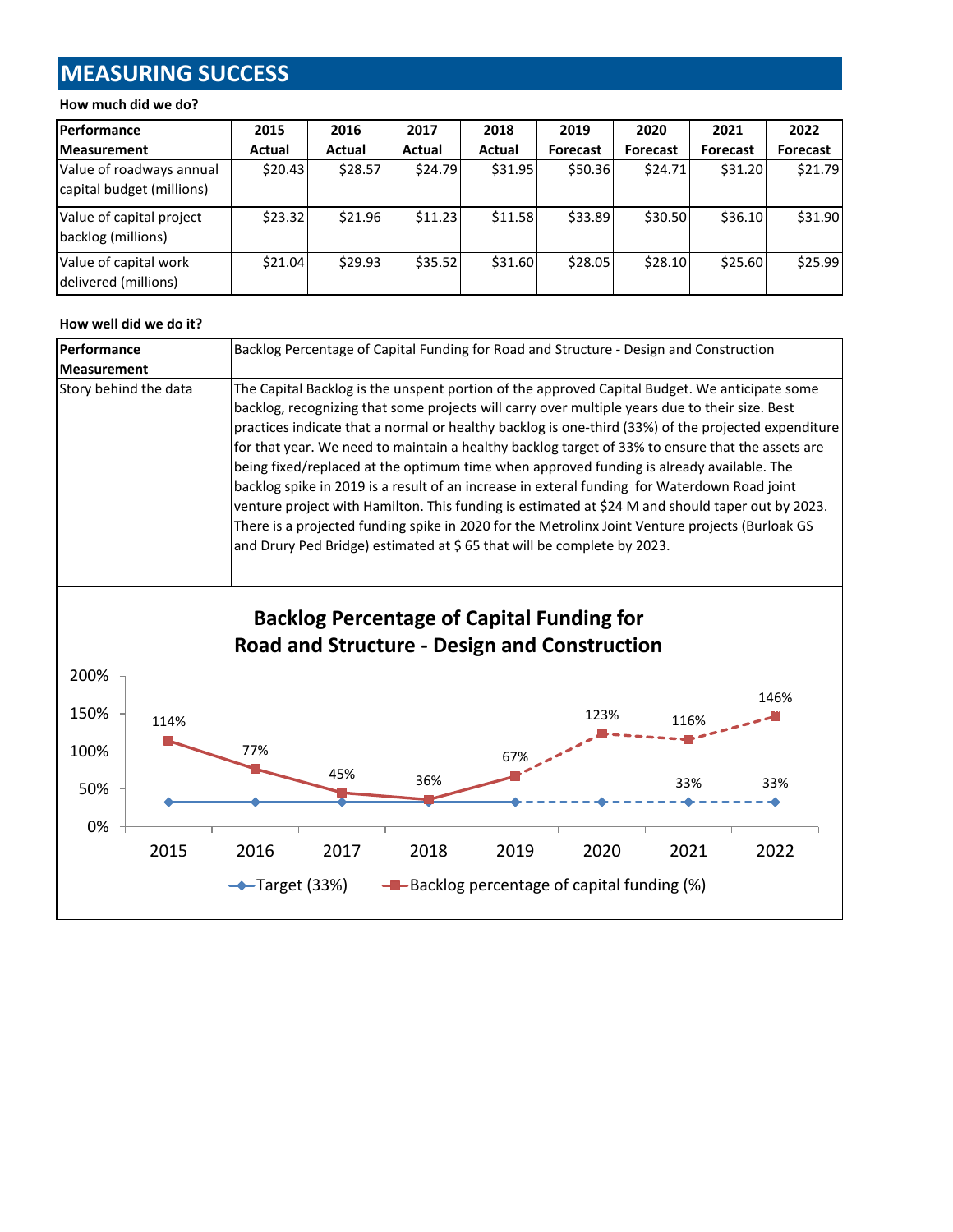